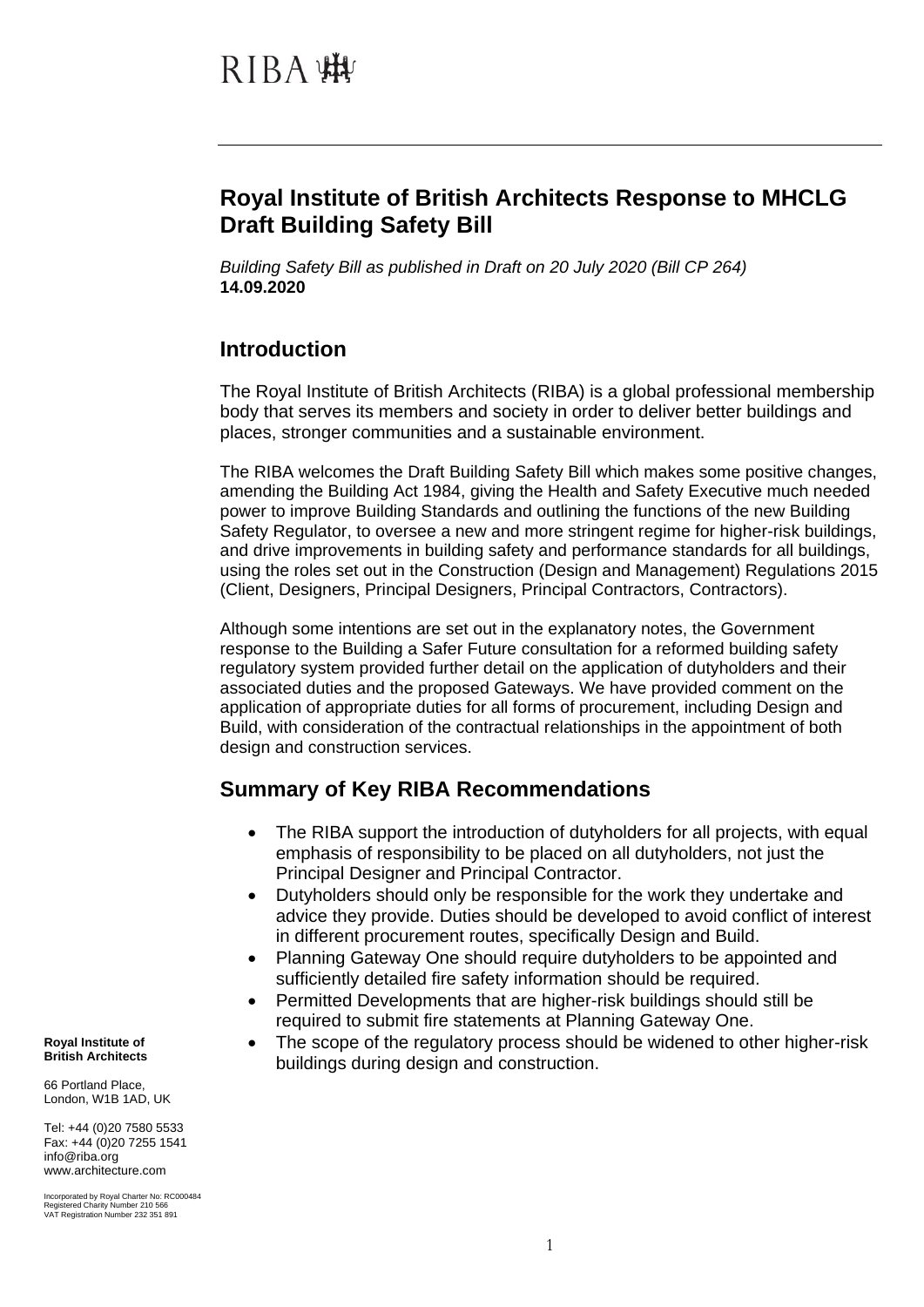### **Key RIBA Recommendations**

**The RIBA support the introduction of dutyholders for all projects, with equal emphasis of responsibility to be placed on all dutyholders, not just the Principal Designer and Principal Contractor**

[Bill Clause 38, Explanatory Notes - paragraph 350 - 358]

The RIBA supports the introduction of a new dutyholder regime to be developed in Building Regulations for all projects, based upon the roles set out in the Construction (Design and Management) Regulations 2015 (Client, Designers, Principal Designers, Principal Contractors, Contractors). We particularly welcome the latest proposals set out in the explanatory notes that these dutyholders and their appropriate duties will apply to all projects.

The application of the regime, as outlined in the explanatory notes, places a large emphasis on the Principal Designer and Principal Contractor. Appropriate duties and competence requirements should be developed for all roles, including Designers and Contractors, so that responsibility and liability for managing health and safety risks rest with those who create them, as we cannot rely solely on Principal Designers and Principal Contractors to ensure building safety. This will provide the greatest opportunity for culture change in the industry as proven by CDM 2015 and would leave no construction project without these necessary duties.

**Dutyholders should only be responsible for the work they undertake and advice they provide. Duties should be developed to avoid conflict of interest in different procurement routes, specifically Design and Build**

[Bill Clause 38, Explanatory Notes - paragraph 350 - 358]

The RIBA recommends that the new statutory duties be drafted to be deliverable regardless of the project's procurement route. Currently, the majority of 'higher risk buildings' are procured using Design and Build or contractor led contracts.

If the intentions in the explanatory notes and the Government response to the 'Building a Safer Future' consultation are adopted, the Principal Designer would be required to co-sign a declaration of compliance with the Principal Contractor at Gateway 3, to confirm that the building has been built in accordance with approved plans of Gateway 2. This requires review, as site inspection duties are thus effectively imposed on a Principal Designer, who may not have contractual or statutory powers to enforce changes to design or constructed works.

Following the CDM 2015 model, only the Client can appoint a Principal Designer and a Principal Contractor and the criminal liability for these duties cannot be passed on in a sub-contract; therefore under Design and Build procurement, the main contractor is both Principal Designer and Principal Contractor, as the Client would only appoint one organisation to carry out design and construction services following the tendering process.

Where the roles of the Principal Designer and Principal Contractor are provided by the same organisation, there will therefore be no independent signoff provided by a third party other than the regulator.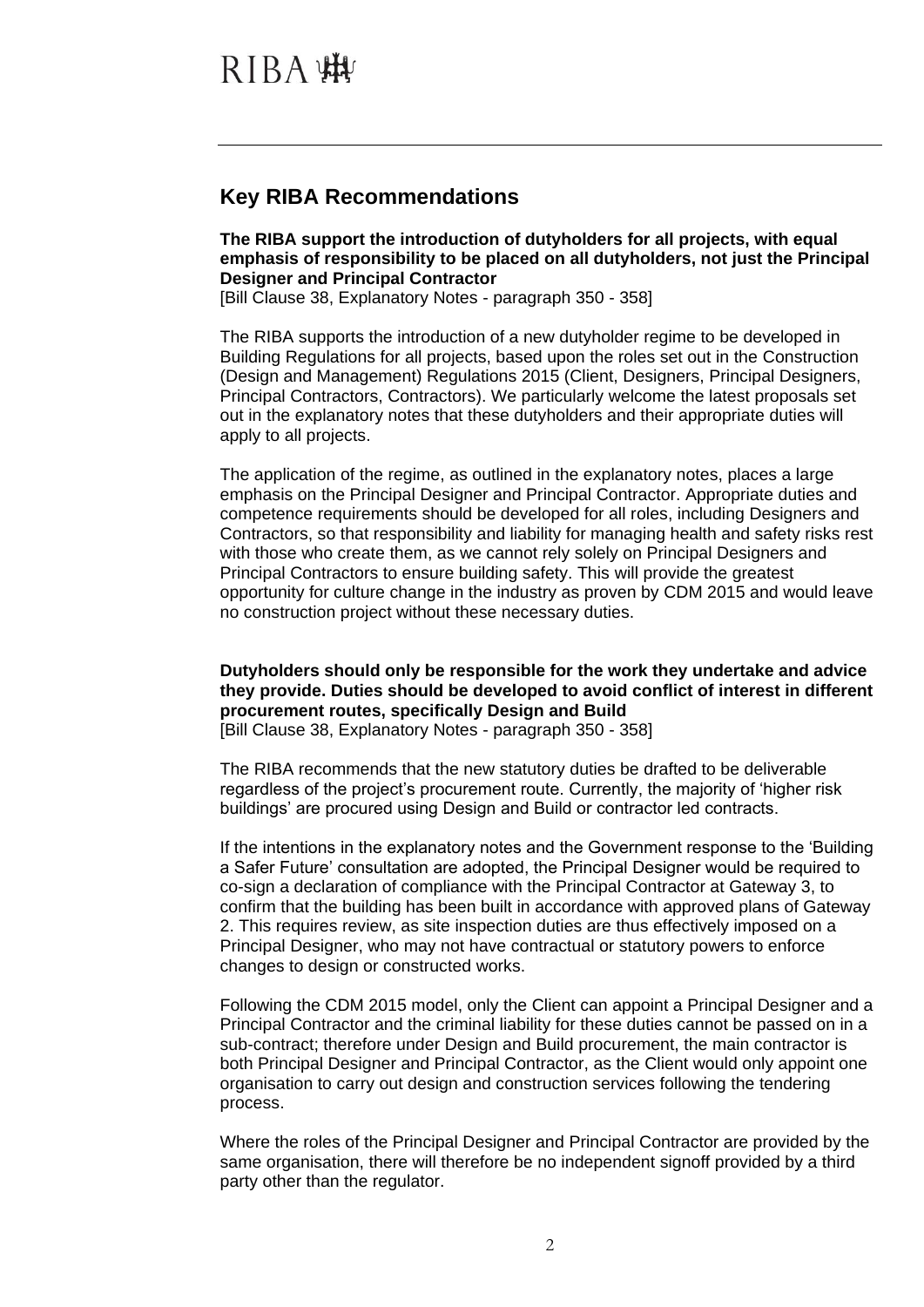If it were made possible to novate a Principal Designer, then there still would be conflict of interest in carrying out their duties during construction as they would be under contract to the Principal Contractor, rather than being appointed directly by the Client. This conflict would be similar to allowing Clients to choose and pay their own Approved Inspector, which will be removed under current proposals.

If the MHCLG decide to remove the conflict of interest in Design and Build procurement by requiring the Principal Designer and the Principal Contractor to be separate organisation, then it is likely the Principal Designer role will be contracted similarly to the now abandoned CDM Coordinator, who was a separate health and safety adviser not part of the design team and unable to provide truly effective health and safety design coordination.

The Principal Designer provides building safety design coordination and leadership during the preconstruction phase, and the RIBA recommends that the Principal Designer should not be responsible for any other Designer's or Contractor's work.

The RIBA recommends that the Principal Contractor should take responsibility for the construction and be required to demonstrate to the Building Control Authority that the project has been built in accordance with the approved plans, and the Principal Designer should be responsible for coordinating building safety design information.

In our response to the MHCLG consultation on Building a Safer Future: Proposals for reform of the building safety regulatory system in 2019, we attempted to develop a version of the duties (Question 2.1) and would welcome the opportunity to work with the Ministry to develop these duties further to identify duties that could work across all procurement routes and provide effective building safety oversight

RIBA Response to MHCLG Building a Safer Future: Proposals for reform of the building safety regulatory system - Question 2.1: [https://www.architecture.com//-](https://www.architecture.com/-/media/80DD5E66B7E243C091AB2B0B034E7BFB.pdf?la=en) [/media/80DD5E66B7E243C091AB2B0B034E7BFB.pdf?la=en](https://www.architecture.com/-/media/80DD5E66B7E243C091AB2B0B034E7BFB.pdf?la=en)

#### **Planning Gateway One should require dutyholders to be appointed and sufficiently detailed fire safety information should be required** [Bill Clause 37, Explanatory Notes - paragraph 41]

The explanatory notes demonstrate that Planning Gateway One occurs before dutyholders are required to be in place. This may allow for projects to be developed by Designers that do not meet the competency requirements, without a Principal Designer.

Once Planning Approval has been obtained, any fire safety issues that were not addressed in the layout of the building, reviewed by the regulator for fire safety, are likely to result in an amendment of the approval. The design at Planning Gateway One should be robust enough to be further developed for Gateway Two without the need to alter or overly engineer the design to meet building regulations. Fire safety should be a fundamental consideration at the early stages of the project.

The RIBA recommends that the fire statement required at Planning Gateway One be sufficiently detailed to enable appropriate fire safety scrutiny by the regulator.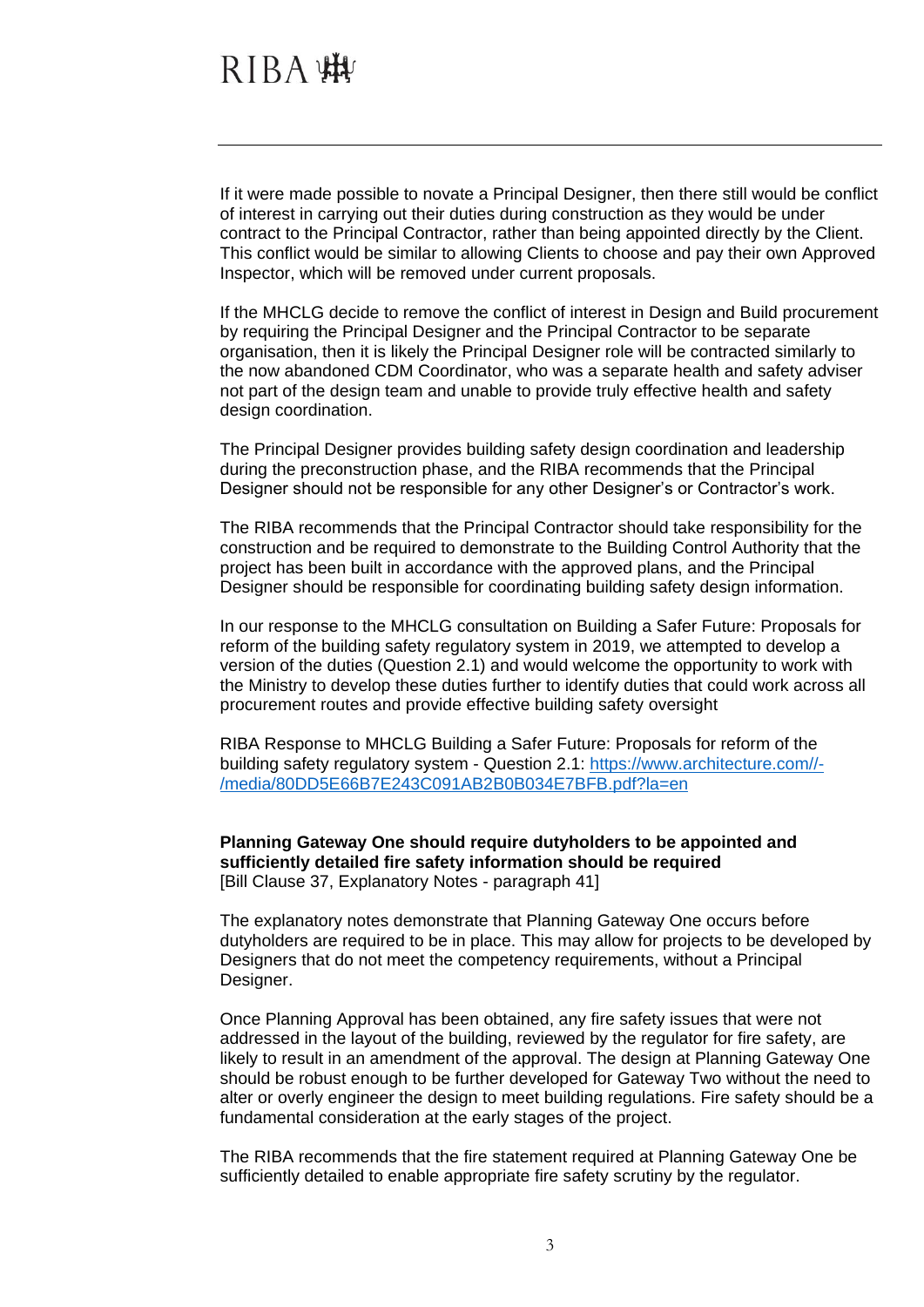Under CDM 2015, the Client must appoint a Principal Designer when there is more than one contractor working on the building project. CDM 2015 is primarily concerned with protecting the health and safety of construction workers rather than the building's end users.

The RIBA recommends that the Client appoints a Principal Designer when there is more than one designer working on the project, as soon as practicable, and in any case before the construction phase begins. For higher-risk buildings that follow the Gateways, the Client must appoint a Principal Designer before the Planning Gateway One submission if there if there is more than one Designer working on the project, and in any case, before Gateway Two.

### **Permitted Developments that are higher-risk buildings should still be required to submit fire statements at Planning Gateway One**

[Bill Clause 37, Explanatory Notes - paragraph 44]

The proposals outline that projects which do not require a planning application (because it has been permitted by the General Permitted Development Order 2015) are not required to pass through Planning Gateway One. The explanatory notes show that fire safety requirements which impact on planning considerations, should be considered at an early stage and incorporated into the proposals at Planning Gateway One. By circumventing this step for Permitted Developments, the crucial review of proposals by the Building Safety Regulator for fire safety at this stage will be missed.

The RIBA recommends that the General Permitted Development Order 2015 is amended to require any developer of a building that is, or following a development will become, a higher-risk building, to apply to the local planning authority for a determination as to whether the prior approval of the authority will be required in relation to the fire safety of the proposed development, bearing in mind the layout and fabric of the building and the density of the proposed development. Local authorities should consult the regulator on permitted developments that are higher-risk buildings, to identify if the regulator will require a fire statement to be submitted.

#### **The scope of the regulatory process should be widened to other higher-risk buildings during design and construction**

[Bill Clause 19, Explanatory Notes - paragraph 228]

The RIBA welcomes the proposal for a more stringent regime for higher-risk buildings, and a drive for improvements in building safety and performance standards for all buildings, using the roles set out in the Construction (Design and Management) Regulations 2015.

The explanatory notes outline the scope of the regulatory regime for higher-risk buildings (Paragraph 228) in the initial 2 year period (prior to any further review), to cover all multi-occupied residential buildings of 18 metres or more in height, or more than six storeys (whichever is reached first).

The MHCLG consultation on the review of the ban on the use of combustible materials in and on the external walls of buildings included consulting on applying the ban to relevant buildings with a storey at least 11 metres above ground level, and extending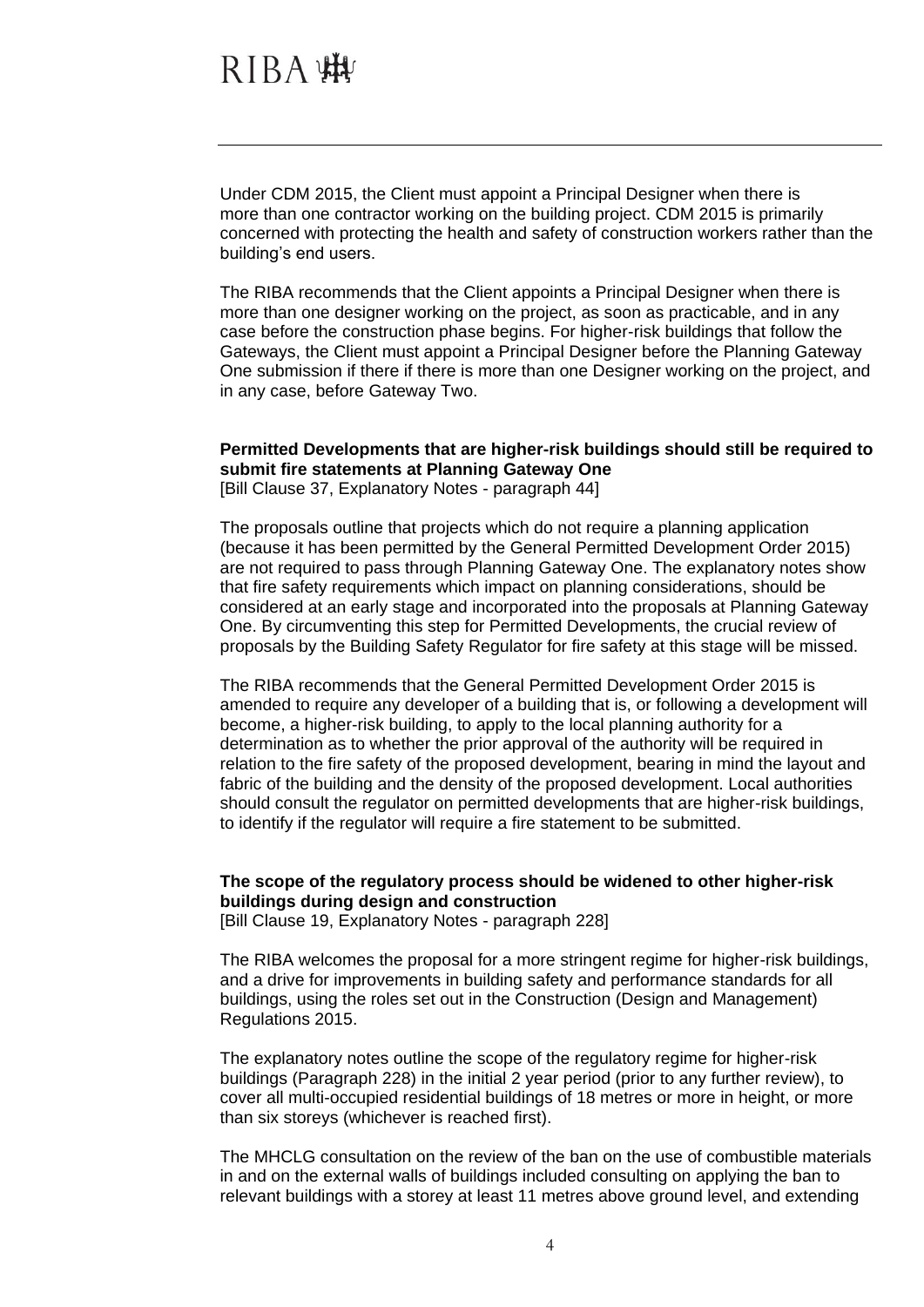the scope to all buildings with a room for residential purposes. Approved Document B (Volume 1) was amended in May 2020, to require sprinklers and other fire safety measures in dwellings with a storey at least 11 metres above ground level. These changes and proposals clearly indicate that dwellings and buildings with a room for residential purposes, with a storey at least 11 metres above ground level, are considered higher risk.

The RIBA recommends that the definition of higher-risk building at the outset, during the design and construction phases, is widened to include the following building types with a storey at least 11 metres above ground level (using the definitions from the Building Regulations 2010):

- buildings with more than one "*flat*"
- buildings with a "*room for residential purposes*"
- "*Institution*"

This amendment would ensure that the proposed Gateway process would apply to residential buildings, hospitals, care homes, hospices, schools, hotels, hostels, guesthouses and prisons.

The RIBA recommends that the full regulatory regime (design, construction and in-use) should be widened as soon as possible, to include all other buildings where a catastrophic event could cause multiple fatalities.

### **Further RIBA technical comments**

#### **Public consultation should be required for proposals to change the building regulations**

[Bill Clause 7, Explanatory Notes – paragraph 164]

Clause 7 ensures that there will always be consultation before the making of regulations. The Building Safety Regulator must consult on proposed regulations before recommending them to the Secretary of State, and the Secretary of State must consult before making regulations which have not been proposed by the Building Safety Regulator.

The RIBA recommends that there should always be a public consultation on proposals to make changes to the building regulations.

## **The application of CROSS should be extended to cover all buildings**

[Bill Clause 8, Explanatory Notes, paragraph 168]

Clause 8 requires the Building Safety Regulator to establish and operate a system for the voluntary reporting of information about building safety. This function is to be fulfilled through the expansion of the Confidential Reporting on Structural Safety scheme (CROSS), to include fire safety.

The RIBA supports the extension of the Confidential Reporting on Structural Safety (CROSS) and agrees that it should consider a wider range of building safety issues and apply to all buildings, not just higher-risk buildings.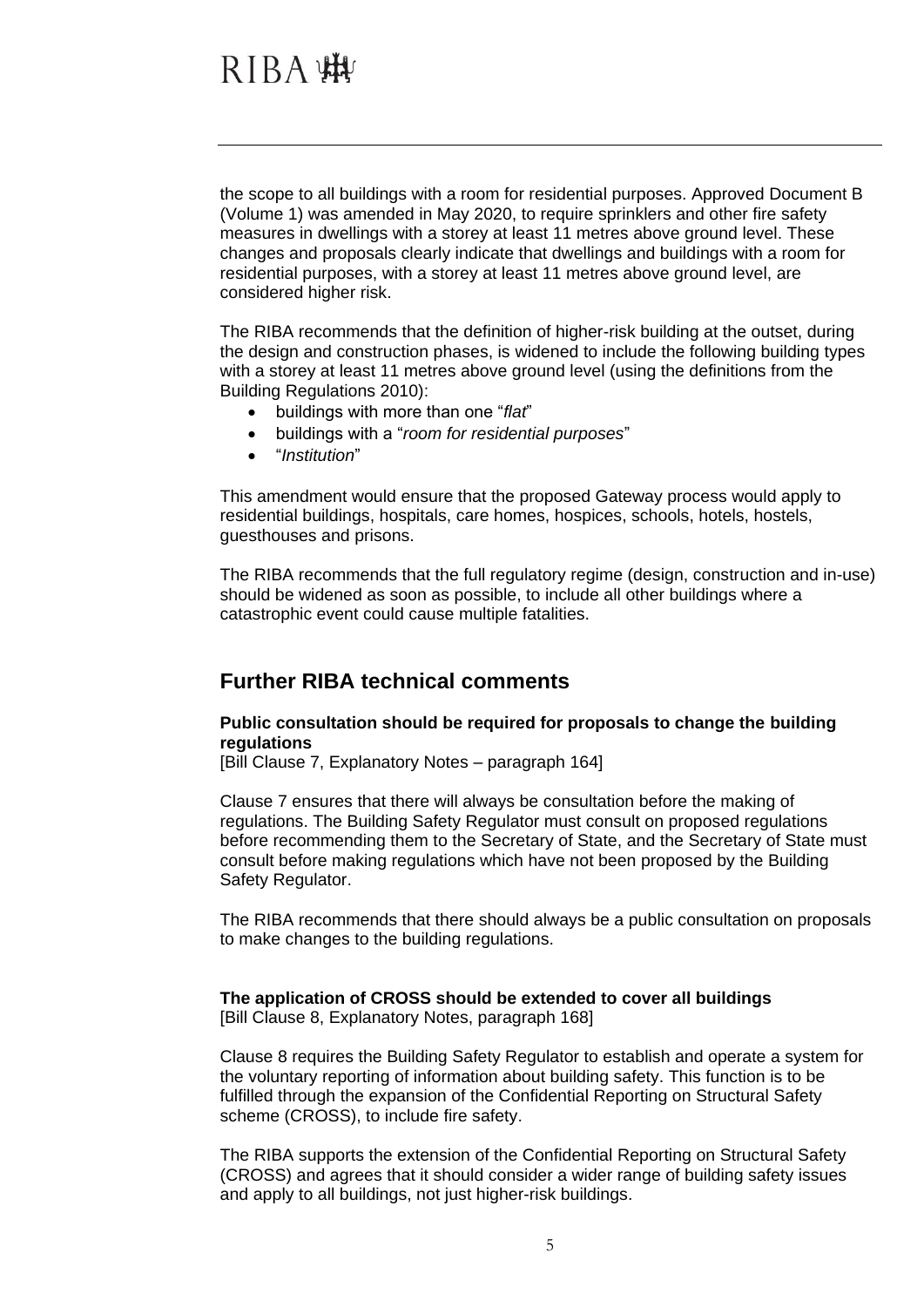**There should be public consultation on the regulators strategic plan** [Bill Clause 23, Explanatory Notes - paragraph 152]

The proposals outline the regulators duty to consult the residents' panel and other such persons as the regulator considers appropriate, to develop their plan on how the regulator proposes to carry out their functions.

The RIBA recommends that the regulator should be required to conduct public consultations on how it intends to carry out its functions.

**The Golden Thread of information should be appropriate to the project** [Bill Clause 37, Explanatory Notes - paragraph 344 and 346]

The proposals set out that the regulations may in particular provide that information or documents must be given or kept in accordance with prescribed standards.

The RIBA supports the concept of a Golden Thread of information, and urges the MHCLG to not place onerous requirements on the way design and construction teams hold and manage information, so for example, a designer is not burdened with the requirement to provide an expensive common data environment which they may not have insurance to manage.

The RIBA recommends that the format of documents that are not required by the regulator, or required for management and maintenance and firefighting intervention, should not be prescribed so that the most appropriate format to convey information is used for the project.

**Change definition of "occupied" to include any occupation and keep unoccupied higher-risk buildings on the register with associated status** [Bill Clause 60 and 63, Explanatory Notes - paragraph 493, 494 and 512]

These proposed clauses used to determine when a higher-risk building is occupied, when there are residents of more than one dwelling in the building, are based upon the definition of a 'resident' of a dwelling, who lawfully resides there.

The RIBA recommends that a higher-risk building is "occupied" if there are residents of one or more dwellings.

The RIBA recommends that unoccupied higher-risk buildings should not be removed from the register, but marked as unoccupied, to ensure that there is always a full list of higher-risk buildings on a register with its status anticipating that the building may be occupied again.